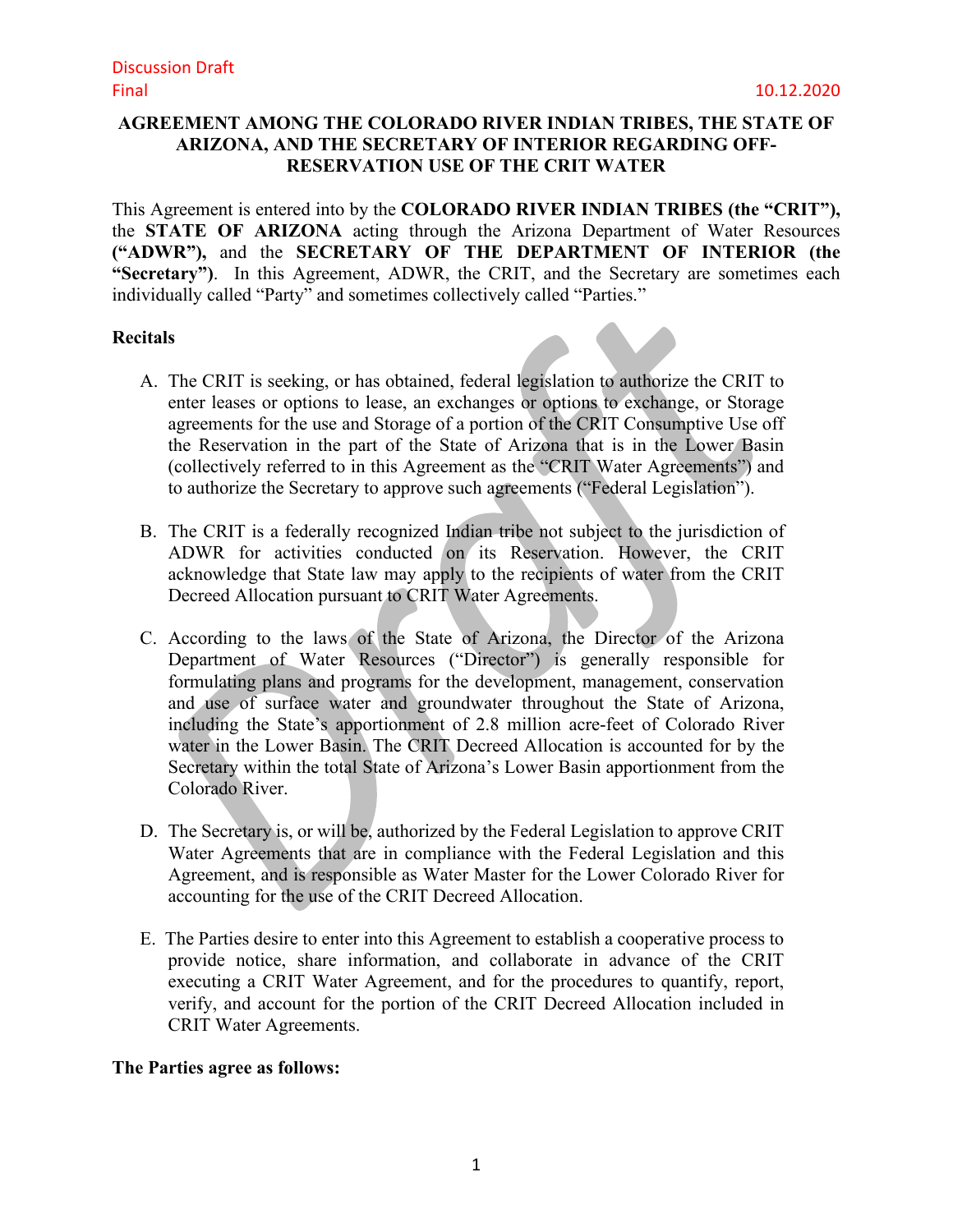# Discussion Draft Final 10.12.2020

#### **Section 1. Definitions**

The capitalized terms used in this Agreement shall have the meanings as set forth in this Agreement or the same meanings as set forth in the Federal Legislation. The definitions shall conform to the definitions in the Federal Legislation upon enactment. A list of such definitions is attached as Exhibit A.

#### **Section 2. Effective Date**

This Agreement shall be effective the later of the date it is signed by all Parties or the enactment of Federal Legislation.

## **Section 3. CRIT Water Rights**

- 1. The water rights for the CRIT were confirmed by the United States Supreme Court in the series of cases known as *Arizona v. California* as first-priority present perfected rights as quantified in the Consolidated Decree. The CRIT Decreed Allocation available for use in the State of Arizona is quantified as: (i) diversions of 662,402 acre-feet per year; or (ii) consumptive use required for irrigation of 99,375 acres and satisfaction of related uses, whichever of (i) or (ii) is less.
- 2. This Agreement does not apply to the CRIT water rights as quantified in the Consolidated Decree for use within the State of California.

# **Section 4. Quantification of Consumptive Use for Lease, Exchange or Storage**

- 1. All water made available by the CRIT for use off the Reservation shall be from the reduction of Consumptive Use on the Reservation during the term of any CRIT Water Agreement. The initial technical methodology to calculate Consumptive Use reductions from fallowing is included in Exhibit B, which may be modified or replaced by agreement of the Parties.
- 2. The CRIT shall prepare technical memoranda documenting the reduced Consumptive Use on the Reservation in volumes sufficient to satisfy the requirements of each CRIT Water Agreement. The technical memoranda shall include:
	- a. an identification of each parcel on which Consumptive Use will be reduced and a map showing the location of each parcel;
	- b. a record of water use on the parcel for the previous five years;
	- c. a description of the fallowing, conservation, or other on-Reservation program or project to be implemented to reduce on-Reservation Consumptive Use for each parcel;
	- d. the volume of reduced diversions that correlate to the reduced Consumptive Use;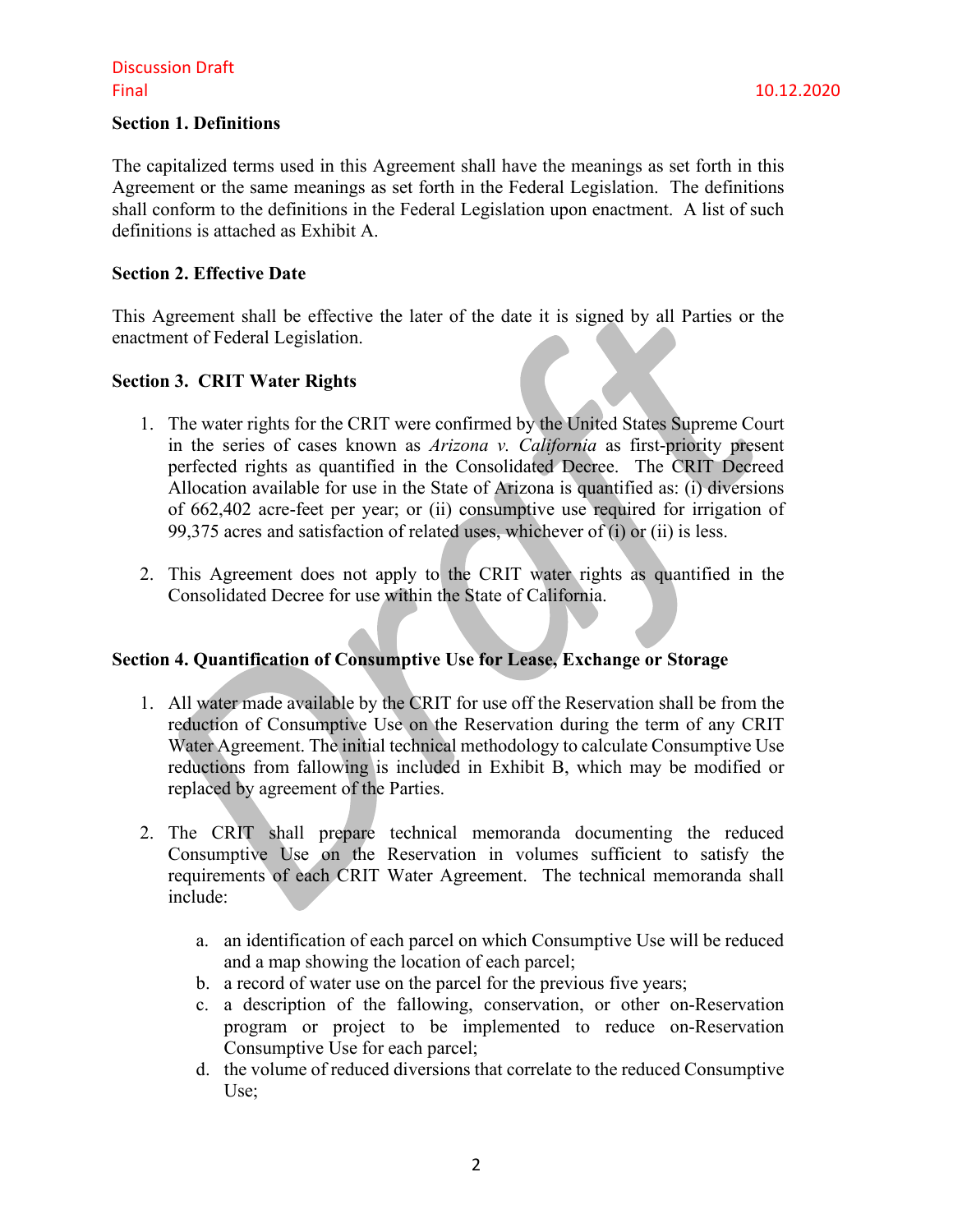- e. a reporting and verification methodology for the reduced Consumptive Use;
- f. actions to be taken by the CRIT to maintain the reduced Consumptive Use during the term of the CRIT Water Agreement, including vegetation control, preventive measures to control the inadvertent delivery of irrigation water, and other measures as set forth in the technical memoranda; and
- g. on-Reservation measures for dust and weed control.
- 3. The CRIT shall provide copies of the technical memoranda to the State and the Secretary at least 60 days prior to execution of a CRIT Water Agreement. A Party may request reasonable clarifying information and may request a meeting to discuss the technical memoranda. All Parties agree to make a good-faith effort to comply with any such request.

## **Section 5. Reporting and Verification**

- 1. On or before April 15 of each year following a year in which a CRIT Water Agreement is in effect, the CRIT shall prepare and provide a report to the Parties that documents the on-Reservation reduction in Consumptive Use and reduced diversions for the previous year in the amounts equivalent to reductions set forth in the technical memoranda in effect for that year.
	- a. The Parties may meet to review the annual report.
	- b. The CRIT and the Secretary may provide additional information, and CRIT may adjust the quantification in the report based on new or additional information.
- 2. The Secretary, acting through the Bureau of Reclamation, may use the existing inperson, periodic, on-field verification process, and satellite imagery in conjunction with its *Remotely Sensed Data Acquisition Program* to determine whether the lands identified in technical memoranda are being fallowed or partial-year fallowed to reduce Consumptive Use consistent with the technical memoranda. The Secretary will work with the Parties to develop appropriate verification methodologies for conservation or other on-Reservation programs and projects to be implemented to reduce on-Reservation Consumptive Use.
- 3. The CRIT hereby grants access to the Secretary to perform any on-Reservation verification and agrees to grant access to the State upon request for the same purpose.

## **Section 6. Accounting**

The CRIT shall reduce the water order requested for delivery on the Reservation by an amount equivalent to the volume of water to be delivered off the Reservation pursuant to a CRIT Water Agreement. The Secretary shall report the portion of the CRIT Decreed Allocation that was delivered off the Reservation pursuant to a CRIT Water Agreement in the Water Accounting Report.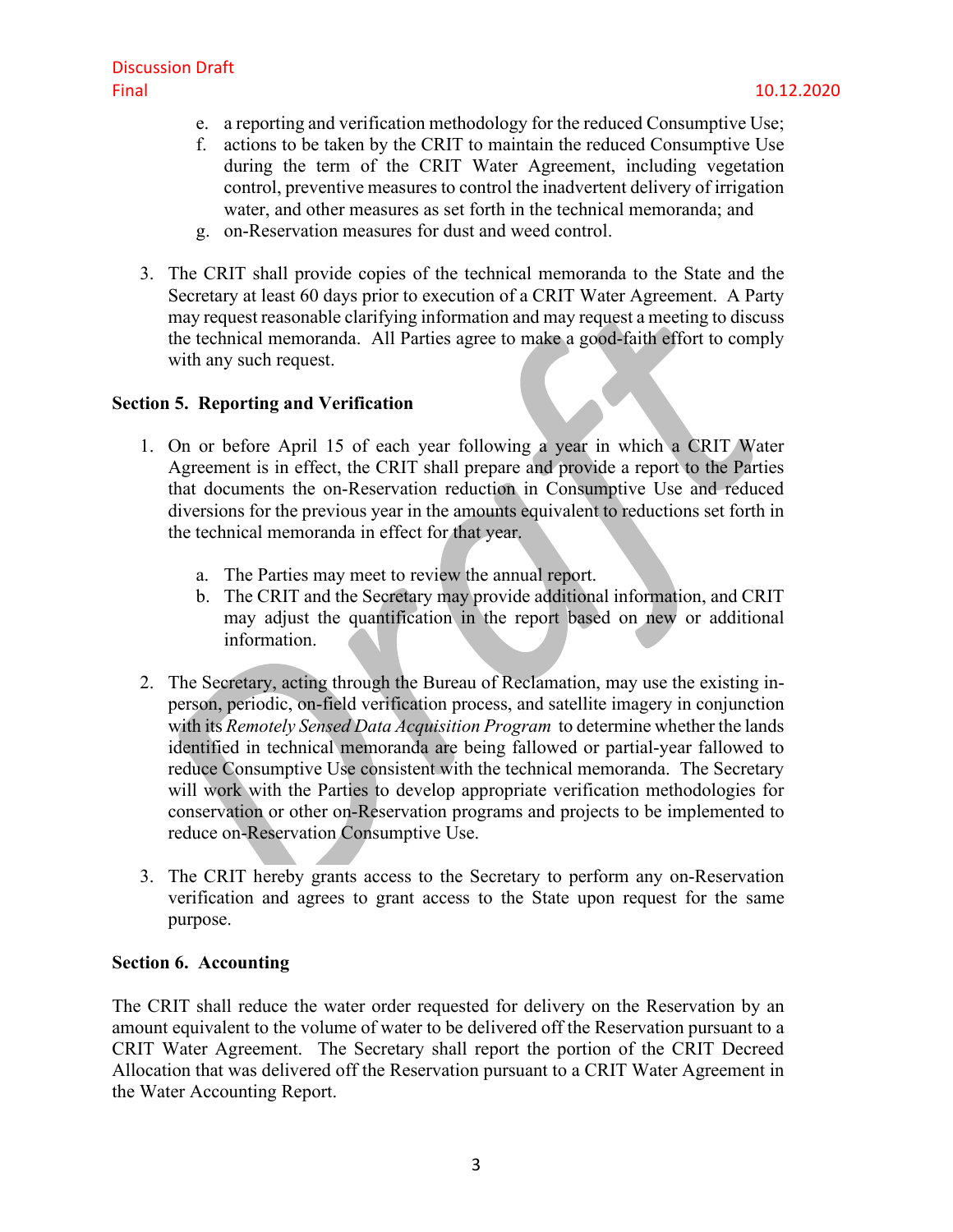#### **Section 7. Term, Amendment, Modification, and Termination**

- 1. This Agreement shall remain in effect until terminated pursuant to this Section.
- 2. This Agreement may be terminated by the agreement of all of the Parties by exchanging written letters of termination.
- 3. This Agreement may be amended, modified, or supplemented by agreement of all the Parties by exchanging written letters of amendment, modification, or supplement.
- 4. The amendment, modification, or termination of this Agreement shall not affect the validity or the terms of CRIT Water Agreements entered in compliance with the Federal Legislation and the terms of this Agreement in effect as of the effective date of the CRIT Water Agreement.

#### **Section 8. Notices**

1. Any notice, demand, or request authorized or required by this Agreement shall be in writing and shall be deemed to have been duly given if mailed, first class postage prepaid, or hand-delivered at the following address:

If to ADWR:

Director 1110 W. Washington St. #310 Phoenix, AZ 85007 Copy to: Chief Counsel

If to CRIT:

Chairman 26600 Mohave Rd. Parker, AZ 85344 Copy to: Attorney General

If to the Secretary:

Copy to:

2. A Party may change its address by giving the other Parties notice in writing of the change in address.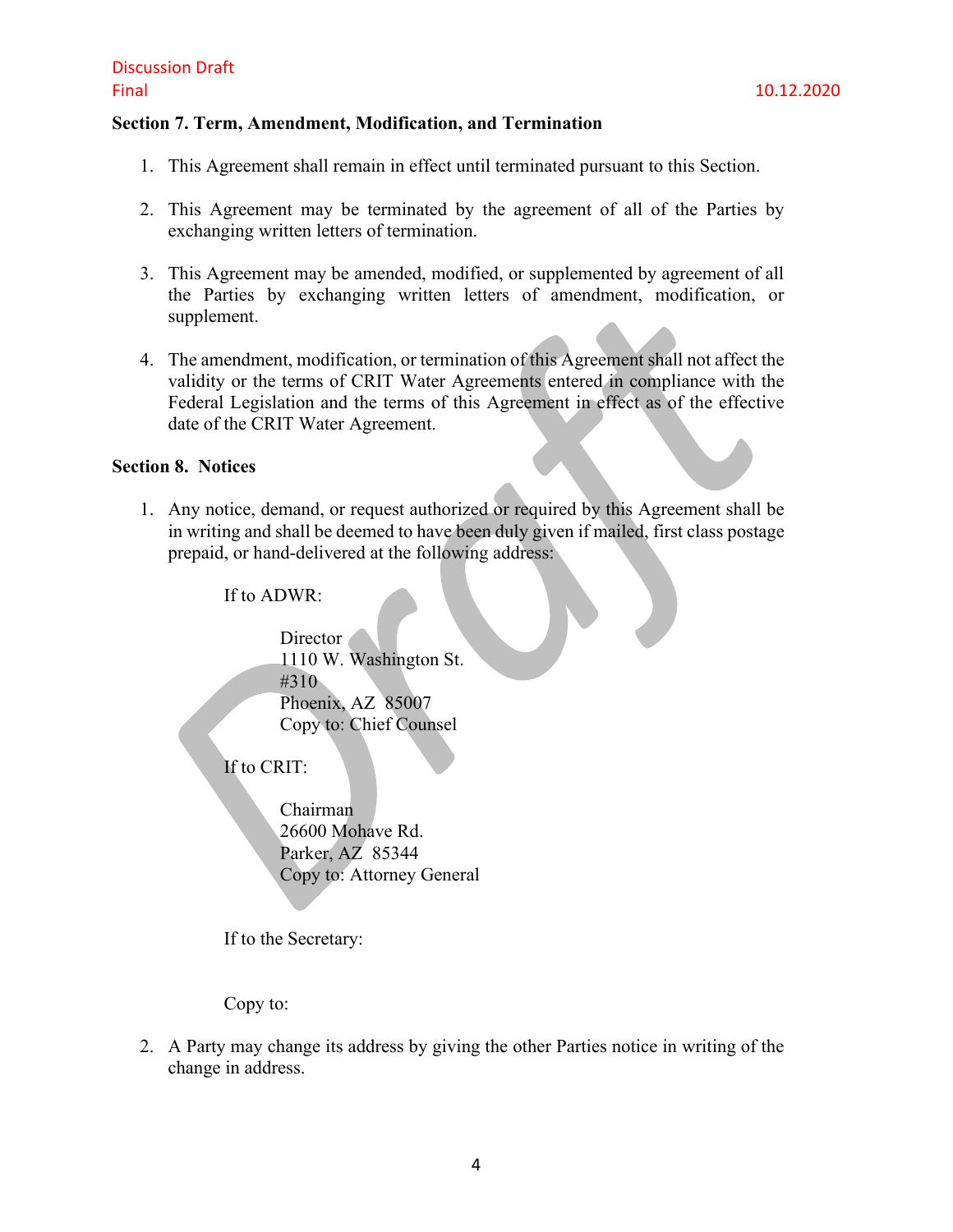#### **Section 9. Limited Waiver of Sovereign Immunity, Governing Law and Venue**

- 1. The CRIT hereby agrees to a limited waiver of its sovereign immunity from suit by ADWR solely for the purpose of interpretation or enforcement of this Agreement.
- 2. Federal law controls the interpretation and enforcement of the CRIT water rights in the Lower Basin and is the basis for all functions and responsibilities the Secretary performs as Water Master of the Lower Colorado River Basin. This Agreement shall be interpreted, governed by, and construed under Arizona State law. Any action between the State of Arizona and the CRIT to interpret or enforce the terms of this Agreement shall be in Arizona state court and the CRIT shall waive its right to remove it to federal court. This Agreement does not waive the United States' right to object to any Arizona state court exercising jurisdiction over disputes brought under this Agreement involving the United States as a party.

#### **Section 10. Miscellaneous**

- 1. This Agreement is solely for the benefit of the Parties and does not create, nor shall it be construed to create, rights in any third party unless expressly provided herein. No third party may enforce the terms and conditions of this Agreement.
- 2. The waiver by a Party of any breach of any term, covenant or condition of this Agreement shall not be deemed a waiver of any other term, covenant or condition, or any subsequent breach of the same or any other term, covenant or condition of this Agreement.
- 3. The terms, covenants and conditions of this Agreement constitute the entire agreement among the Parties, and no understanding or obligation not expressly set forth in this Agreement shall be binding on them.
- 4. Pursuant to A.R.S. § 38-511, the State may terminate this Agreement upon finding that a State employee that was significantly involved in the creation of this Agreement is, at the time the Agreement is in effect, but no later than three years after its termination, an employee or consultant to any other party to the Agreement.
- 5. This Agreement may be signed in counterparts, each of which shall be an original and all of which shall constitute one and the same instrument. All signatures need not be on the same counterpart.
- 6. The signatories to this Agreement represent that they have been appropriately authorized to enter into this Agreement on behalf of the Party for which they sign and that no further action or approvals are necessary before execution of this Agreement.

## **Section 11. Legal Authorities**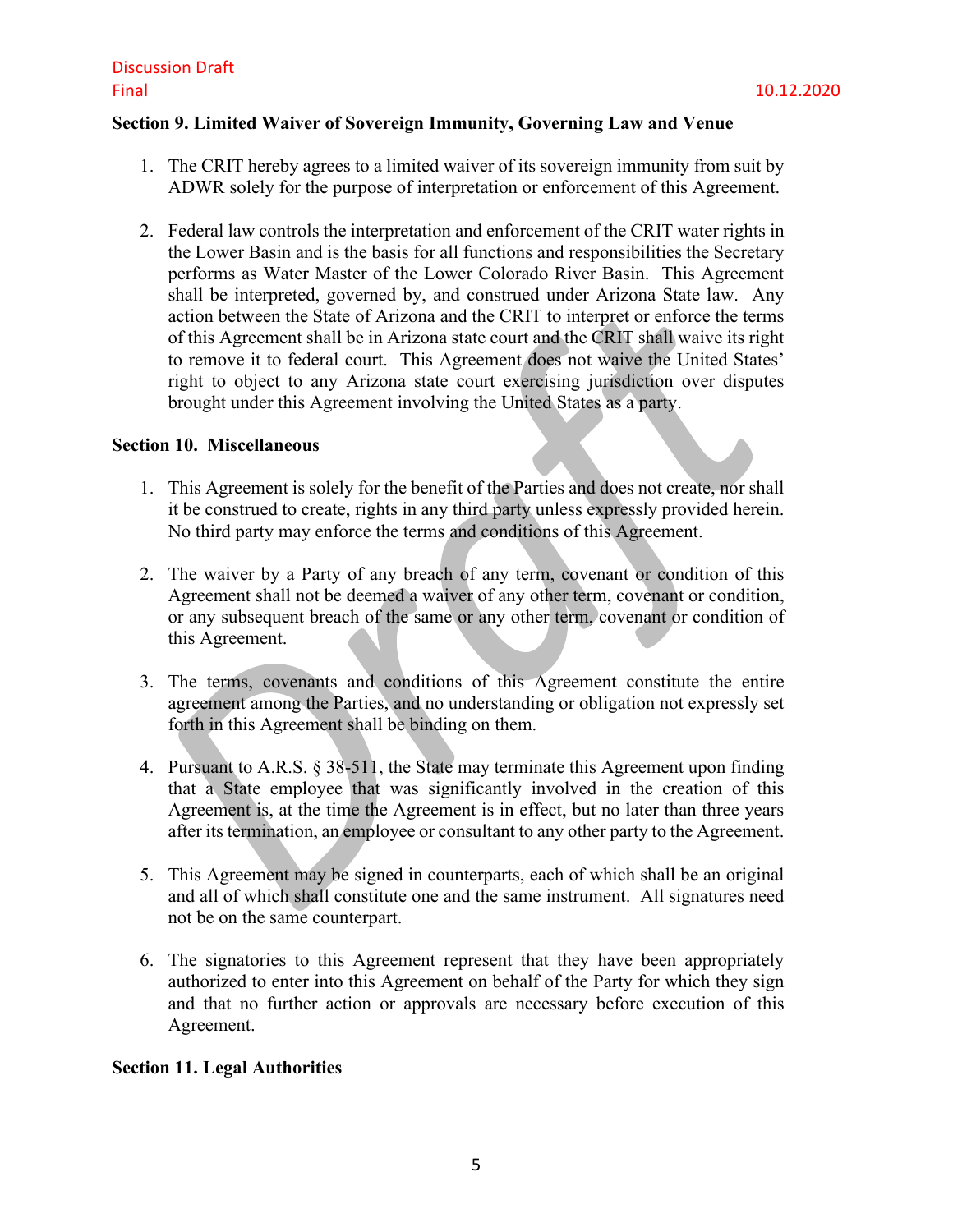## Discussion Draft Final 10.12.2020

This Agreement among the Colorado River Indian Tribes, the Arizona Department of Water Resources, and the Secretary has been reviewed by the undersigned attorneys, who have determined that said Agreement is in proper form and is within the powers and authority of those parties represented by the undersigned.

|                         | Dated this | day of __________, 20 |  |
|-------------------------|------------|-----------------------|--|
| <b>Signature Blocks</b> |            |                       |  |
|                         |            |                       |  |
|                         |            |                       |  |
|                         |            |                       |  |
|                         |            |                       |  |
|                         |            |                       |  |
|                         |            |                       |  |
|                         |            |                       |  |
|                         |            |                       |  |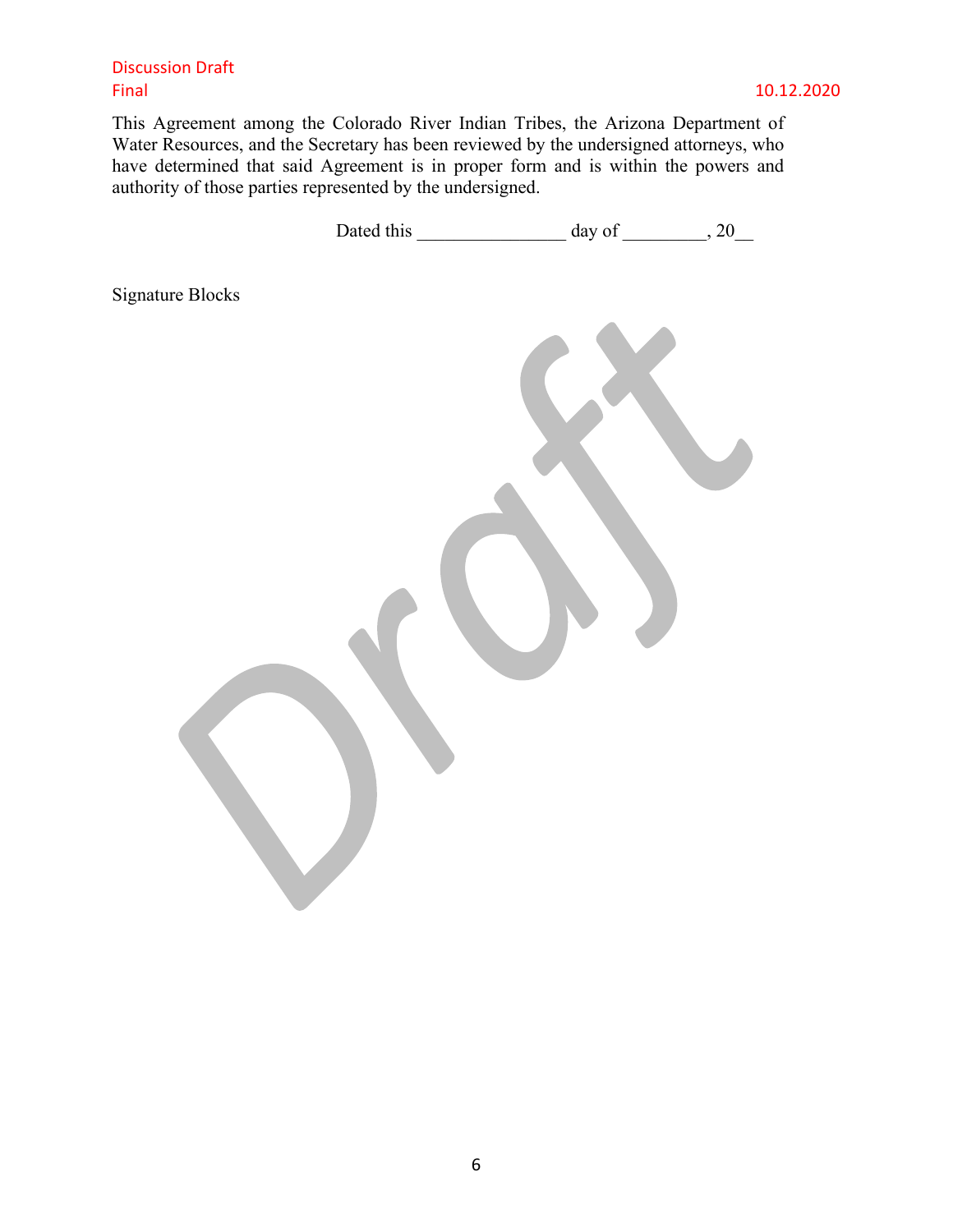# **EXHIBIT A Definitions**

- (a) ALLOTTEE.—The term "Allottee" means a person who holds a beneficial real property interest in an allotment of Indian land that is:
	- i. located within the exterior boundaries of the Colorado River Indian Reservation; and
	- ii. held in trust by the United States.
- (b) COLORADO RIVER INDIAN RESERVATION.—The term "Colorado River Indian Reservation" or "Reservation" means, for purposes of this legislation, only that part of the reservation established for the Colorado River Indian Tribes that is located in the State of Arizona and not the part of the reservation that is located in the State of California.
- (c) CONSOLIDATED DECREE.—The term "Consolidated Decree" means the Consolidated Decree entered by the United States Supreme Court in Arizona v. California, 547 U.S. 150 (2006).
- (d) CONSUMPTIVE USE. The term "Consumptive Use" means a portion of the Decreed Allocation that has been consumptively used by the CRIT within the exterior boundary of the Reservation for a minimum of four of the five years immediately preceding the year of delivery of a portion of the Decreed Allocation according to a lease, exchange or Storage agreement. Any verified reduction in Consumptive Use pursuant to a system conservation agreement, a lease, an exchange, or Storage agreement, or from the creation of intentionally created surplus shall be deemed to be a Consumptive Use in the year in which the reduction occurred, if the reduction is reflected in the Water Accounting Report.
- (e) CRIT.—The term "CRIT" means the Colorado River Indian Tribes, a federally recognized Indian tribe.
- (f) DECREED ALLOCATION.—The term "Decreed Allocation" means the volume of water of the mainstream of the Colorado River allocated to the CRIT that is accounted for as part of the apportionment for the State of Arizona as decreed by the United States Supreme Court in Part I-A of the Appendix to the Consolidated Decree.
- (g) LOWER BASIN.—The term "Lower Basin" has the meaning given the term in Article II(g) of the Colorado River Compact, 1922, as approved by Congress in the Act of December 21, 1928 (45 Stat. 1057) and by Presidential Proclamation of June 25, 1929 (46 Stat. 3000).
- (h) PERSON.—The term "Person" means an individual, a public or private corporation, a company, a partnership, a joint venture, a firm, an association, a society, an estate or trust, a private organization or enterprise, the United States, any Indian tribe, a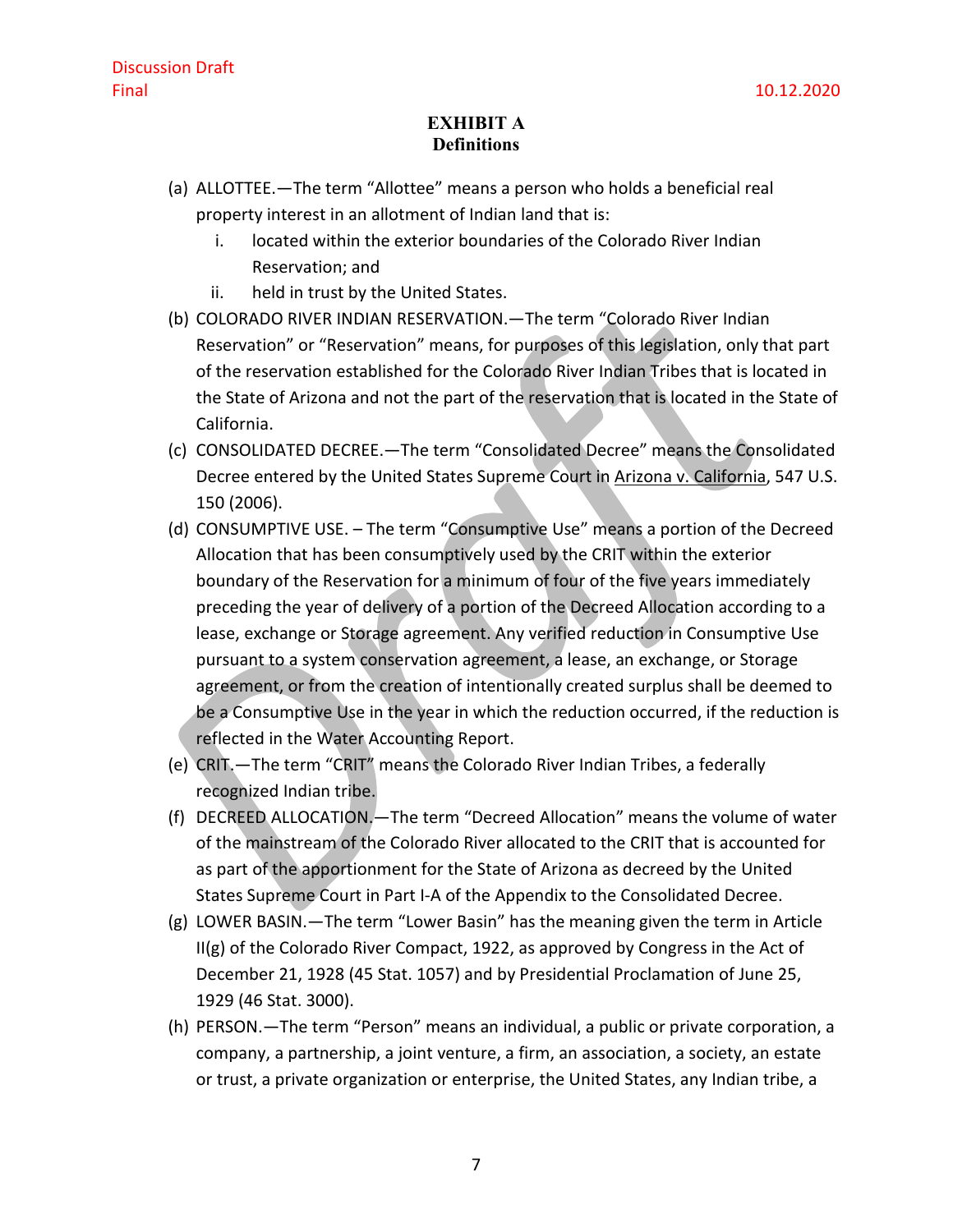governmental entity; and a political subdivision or municipal corporation organized under or subject to the constitution and laws of the State of Arizona.

- (i) SECRETARY.—The term "Secretary" means the United States Secretary of the Interior.
- (j) STATE.—The term "State" means the State of Arizona.
- (k) STORAGE. The term "Storage" means the storage underground of a portion of the CRIT Consumptive Use off the Reservation within the part of the State in the Lower Basin and in accordance with State law.
- (l) WATER ACCOUNTING REPORT.—The term "Water Accounting Report" means the annual "Colorado River Accounting and Water Use Report – Arizona, California, and Nevada" prepared by the Bureau of Reclamation that includes, but is not limited to, the compilation of records in accordance with Article V of the Consolidated Decree.